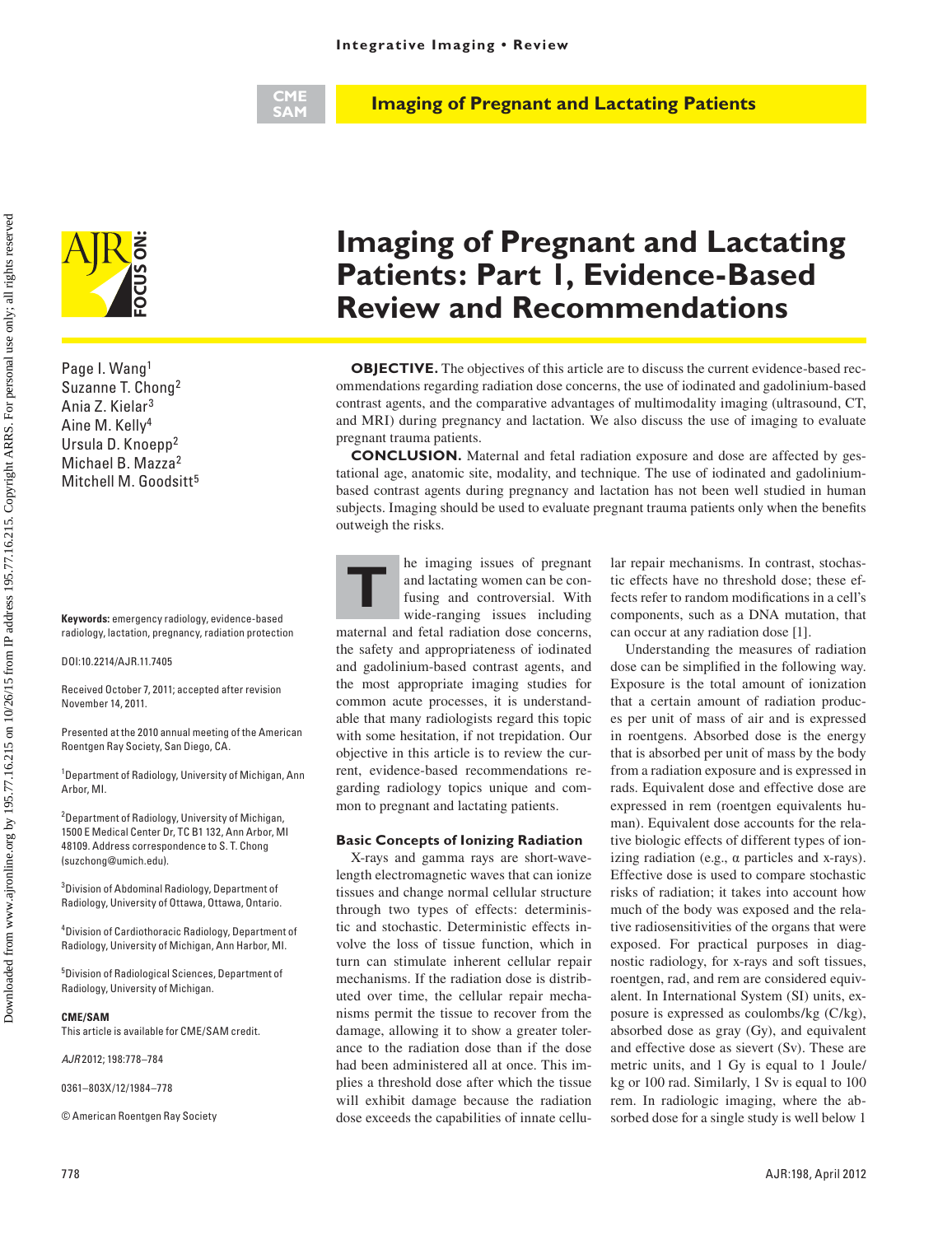Gy, it makes more sense to use mGy or mSv  $(1 \text{ Gy} = 1000 \text{ mGy} \text{ and } 1 \text{ Sv} = 1000 \text{ mSv}).$ One rad is equal to 10 mGy. To summarize, when referring to diagnostic imaging, 1 rad, 1 rem, 10 mGy, and 10 mSv can be considered equivalent.

The average naturally occurring background radiation to a person is 3 mSv per year. For a fetus, the average dose from naturally occurring background radiation over the course of a normal gestation is 0.5– 1.0 mSv [2], which is less than the annual dose to the mother from background radiation because of the attenuation of the mother's tissues and the gestation term of about 9 months. According to the National Council on Radiation Protection and Measurements (NCRP), the maximum permissible radiation dose to the fetus of a pregnant radiation worker from occupational exposure (e.g., scatter radiation from a patient) is 5 mSv [3].

# **Ionizing Radiation, Teratogenesis, and Carcinogenesis**

Exposure to ionizing radiation from diagnostic imaging during pregnancy can cause high levels of anxiety in pregnant women. Whether exposed to ionizing radiation because of an imaging test necessary for a diagnostic workup or unknowingly before realizing they were pregnant, pregnant patients often question the potential effects of the radiation exposure and may perceive the teratogenic risk of the test as high [4]. This may be further exacerbated by the patients' physicians who may have unrealistically high misperceptions of the harmful effects of the radiation exposure and overestimate the teratogenic risks associated with diagnostic radiation [1]. In a Canadian study, 1% of surveyed family practitioners would rec-

ommend an abortion if the patient received a radiograph and 6% would recommend an abortion after CT on the basis of their perception of the teratogenic risk associated with the tests [1]. The relative radiation levels with their corresponding estimated effective dose ranges for different imaging tests are detailed by the American College of Radiology (ACR) [5] (Table 1).

The effects of ionizing radiation on the developing fetus include both teratogenic and carcinogenic risks. The teratogenic risk of ionizing radiation is well established, particularly at high doses [6]. The teratogenicity of radiation is dose-dependent, with the risk of fetal malformation significantly increasing at fetal doses above 150–200 mGy and fetal damage occurring at exposures greater than 500 mGy [7–10]. During the first or second postconceptus week, in the preimplantation and preorganogenesis stages, a fetal radiation dose of 50–100 mGy may cause the failure of blastocyst implantation and result in spontaneous abortion [7] (Table 2). However, if the embryo were to survive, the radiation dose would likely not result in deterministic or stochastic effects in the liveborn child because the cells of the blastocyst are omnipotent and can replace damaged cells in what is designated the "all-or-none period" [6, 11, 12]. The developing fetus is most vulnerable to radiation effects between 8–15 weeks of gestational age, with exposure to fetal radiation doses above 100–200 mGy associated with intrauterine growth retardation and CNS defects, such as microcephaly and mental retardation [7, 8]. According to Table 3, from the ACR Practice Guideline for Imaging Pregnant or Potentially Pregnant Adolescents and Women with Ionizing Radiation [10], the preceding description pertains to radiation effects after

exposures between the fifth and 17th weeks of gestational age or third and 15th weeks postconception [10]. After the 15th gestational week, the fetus is less sensitive to radiation effects on the CNS [6].

According to the consensus statements from the relevant major national organizations (NCRP, International Commission on Radiological Protection [ICRP], Biologic Effects of Ionizing Radiation VII [BEIR VII], Centers for Disease Control and Prevention, ACR, and American Congress of Obstetricians and Gynecologists [ACOG]), the risk of malignancy, miscarriage, or major malformations is negligible in fetuses exposed to 50 mGy or less [10, 12–16]. Nearly all diagnostic imaging studies confer an ionizing radiation dose well below 50 mGy (Tables 3 and 4). Exposure to ionizing radiation doses less than 50 mGy has not been shown to be associated with different pregnancy outcomes compared with fetuses exposed to background radiation alone [17]. It is important to note that the spontaneous pregnancy risks unrelated to ionizing radiation in a patient include a 15% risk of spontaneous abortion, 3% risk of major malformation, 4% risk of prematurity and growth retardation, and 1% risk of mental retardation [8, 18, 19].

The carcinogenic risk of ionizing radiation is less well established. The linear-nothreshold risk model has statistical limitations that make it difficult to predict cancer risk at radiation doses less than 100 mSv. This model posits that carcinogenesis risk decreases linearly with decreasing radiation doses, with even the smallest dose having the potential to increase cancer risk [8, 15, 20]. A number of notable studies support an association between in utero irradiation and the increased risk of childhood cancer, although

| TABLE 1: American College of Radiology (ACR) Relative Radiation Levels |  |  |  |
|------------------------------------------------------------------------|--|--|--|
|                                                                        |  |  |  |

| <b>Relative Radiation Level</b> <sup>a</sup> | <b>Adult Effective Dose</b><br>Estimate Range (mSv) | <b>Pediatric Effective Dose</b><br>Estimate Range (mSv) | <b>Example Examinations</b>                                                                                                        |
|----------------------------------------------|-----------------------------------------------------|---------------------------------------------------------|------------------------------------------------------------------------------------------------------------------------------------|
|                                              |                                                     | 0                                                       | Ultrasound, MRI                                                                                                                    |
| ❀                                            | < 0.1                                               | < 0.03                                                  | Chest radiography, hand radiography                                                                                                |
| $\odot\odot$                                 | $0.1 - 1$                                           | $0.03 - 0.3$                                            | Pelvis radiography, mammography                                                                                                    |
| $\bf \Theta\Theta$                           | $>1 - 10$                                           | $> 0.3 - 3$                                             | Abdomen CT, nuclear medicine bone scan                                                                                             |
| $\odot$ $\odot$ $\odot$                      | $>10 - 30$                                          | $>3 - 10$                                               | Abdomen CT with and without contrast administration, whole-body PET                                                                |
| 00000                                        | $>30 - 100$                                         | $>10 - 30$                                              | CT angiography chest, abdomen, and pelvis with contrast administration;<br>transjugular intrahepatic portosystemic shunt placement |

Note—Reprinted with permission from the ACR. Refer to the ACR Website at www.acr.org/ac for the most current and complete version of the ACR Appropriateness **Criteria** 

a The relative radiation level assignments for some of the examinations could not be made because the actual patient doses in these procedures varied as a function of a number of factors (e.g., the region of the body exposed to ionizing radiation, the imaging guidance that is used, etc.). The relative radiation levels for these examinations were designated as not specified.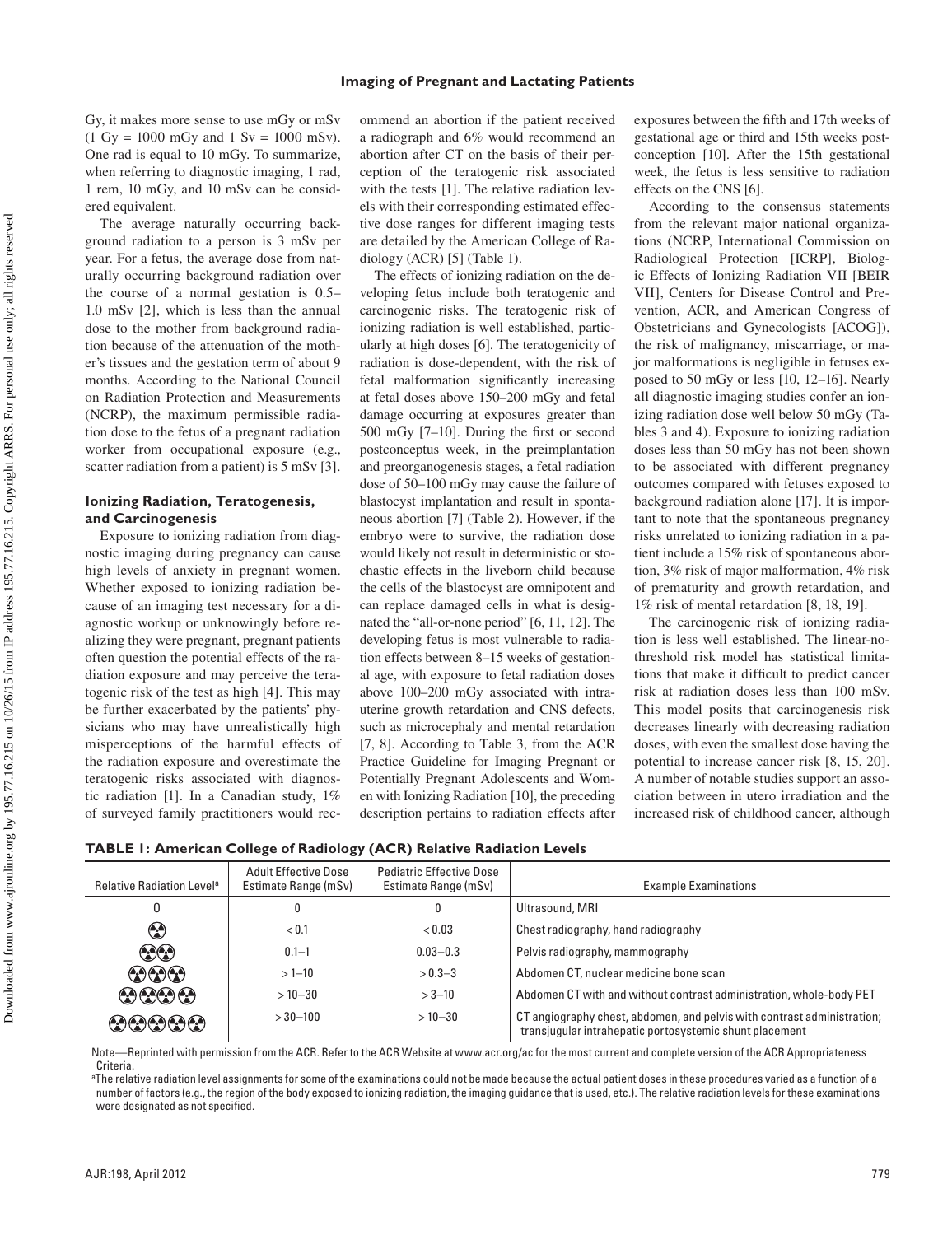## **Wang et al.**

| <b>Menstrual or Gestational</b> |                          | <b>Radiation Dose</b>                              |                                                                                                          |                                                                                                                                                 |  |  |
|---------------------------------|--------------------------|----------------------------------------------------|----------------------------------------------------------------------------------------------------------|-------------------------------------------------------------------------------------------------------------------------------------------------|--|--|
| Age                             | <b>Conception Age</b>    | $< 50$ mGy ( $< 5$ rad)<br>$50-100$ mGy (5-10 rad) |                                                                                                          | $> 100$ mGy ( $> 10$ rad)                                                                                                                       |  |  |
| $0 - 2$ wk (0-14 d)             | Before conception        | None                                               | None                                                                                                     | None                                                                                                                                            |  |  |
| 3rd and 4th wk (15-28 d)        | 1st-2nd wk (1-14 d)      | None                                               | Probably none                                                                                            | Possible spontaneous abortion                                                                                                                   |  |  |
| 5th-10th wk (29-70 d)           | 3rd-8th wk (15-56 d)     | None                                               | Potential effects are scientifically<br>uncertain and probably too<br>subtle to be clinically detectable | Possible malformations increasing in<br>likelihood as dose increases                                                                            |  |  |
| 11th-17th wk (71-119 d)         | 9th-15th wk (57-105)     | None                                               | Potential effects are scientifically<br>uncertain and probably too<br>subtle to be clinically detectable | Increased risk of deficits in intelligence<br>quotient or mental retardation that<br>increase in frequency and severity with<br>increasing dose |  |  |
| 18th-27th wk (120-189 d)        | 16th-25th wk (106-175 d) | None                                               | None                                                                                                     | Intelligence quotient deficits not detectable<br>at diagnostic doses                                                                            |  |  |
| $>$ 27 wk ( $>$ 189 d)          | $>$ 25 wk ( $>$ 175 d)   | None                                               | None                                                                                                     | None applicable to diagnostic medicine                                                                                                          |  |  |

## **TABLE 2: American College of Radiology Summary of the International Commission on Radiological Protection Suspected In-Utero Induced Deterministic Radiation Effects**

Note—Reprinted with permission from [10].

many aspects of the available data remain controversial [8, 14, 20]. According to the ICRP, the best quantitative estimate of risk is about one cancer per 500 fetuses exposed to 30 mGy of radiation, or 0.2%, which is at the high end of the radiation dose from CT of the abdomen and pelvis [14, 21]. The ACR Practice Guidelines state: "A dose of 20 mGy represents an additional projected lifetime risk of about 40 additional cancers or fewer per 5000 babies, or about 0.8%" [10]. It remains uncertain whether in utero radiation exposure increases the risk similarly for leukemia and solid tumors or favors an increased risk for leukemia [20]. The impact of radiation exposure on the development of fatal childhood cancer may be greater if the fetus is exposed earlier in pregnancy. One study found that the relative risk of developing fatal childhood cancer was higher after a first-trimester radiation exposure (relative risk  $[RR] = 3.19$  compared with a secondor third-trimester exposure  $(RR = 1.3)$  [22].

For postnatal radiation exposure, it has been shown that cancer risk and mortality from cancer are increased after exposure to low doses of radiation, ranging from 50 to 150 mSv [23]. According to BEIR VII, the degree of risk varies with the patient age (increased risk at a younger age) and sex (increased risk for females) [15]. Even in the 30- to 90-mSv range, which corresponds to two abdomen and pelvis CT examinations (30 mSV) and up to 45 head CT examinations (90 mSv), there is direct evidence to suggest an increased risk of cancer [23, 24]. This association is even more convincingly seen in children, who are more radiosensitive than adults for the same radiation dose and

|  |                                  |  | <b>TABLE 3: Estimated Conceptus Doses from Radiographic and</b> |  |
|--|----------------------------------|--|-----------------------------------------------------------------|--|
|  | <b>Fluoroscopic Examinations</b> |  |                                                                 |  |

| Examination                                     | Typical Conceptus Dose (mGy) |  |  |
|-------------------------------------------------|------------------------------|--|--|
| Cervical spine (anteroposterior, lateral)       | < 0.001                      |  |  |
| <b>Extremities</b>                              | < 0.001                      |  |  |
| Chest (posteroanterior, lateral)                | 0.002                        |  |  |
| Thoracic spine (anteroposterior, lateral)       | 0.003                        |  |  |
| Abdomen (anteroposterior)                       |                              |  |  |
| 21-cm patient thickness                         |                              |  |  |
| 33-cm patient thickness                         | 3                            |  |  |
| Lumbar spine (anteroposterior, lateral)         |                              |  |  |
| Limited IV pyleogram <sup>a</sup>               | 6                            |  |  |
| Small-bowel studyb                              | 7                            |  |  |
| Double-contrast barium enema study <sup>c</sup> |                              |  |  |

Note—Reprinted with permission from [7].

<sup>a</sup>Limited IV pyelogram is assumed to include four abdominopelvic images. A patient thickness of 21 cm is assumed.

 $bA$  small-bowel study is assumed to include a 6-minute fluoroscopic examination with the acquisition of 20 digital spot images.

cA double-contrast barium enema study is assumed to include a 4-minute fluoroscopic examination with the acquisition of 12 digital spot images.

have a longer remaining lifespan in which to develop radiation-induced cancers.

The BEIR VII lifetime risk model predicts that approximately one person would be expected to develop cancer out of 100 people after a single exposure to 100 mSv, whereas 42 of the 100 people would be expected to develop cancer from nonradiation causes, which shows that the risk of developing cancer from a radiation exposure is far less than developing cancer from other causes. However, it should be noted that these values represent averages and are not sex or age specific. For example at an age of 5 years old, the risk for developing cancer after a 100-mSv dose would be about

3.4% for girls and 1.8% for boys, with an average of 2.6% or about three per 100 instead of the quoted one per 100 [15]. At an age of 30 years, the risk of developing cancer after a 100-mSv dose would be 1.1% for women and 0.7% for men, with an average of about 0.9% or about one per 100 [15].

In light of these considerations and remaining uncertainties and controversies on the topic, it is best for radiologists to proceed with caution when imaging patients, pregnant or otherwise, taking care to minimize the radiation exposure and dose when possible, in accordance with the as low as reasonably achievable (ALARA) principle.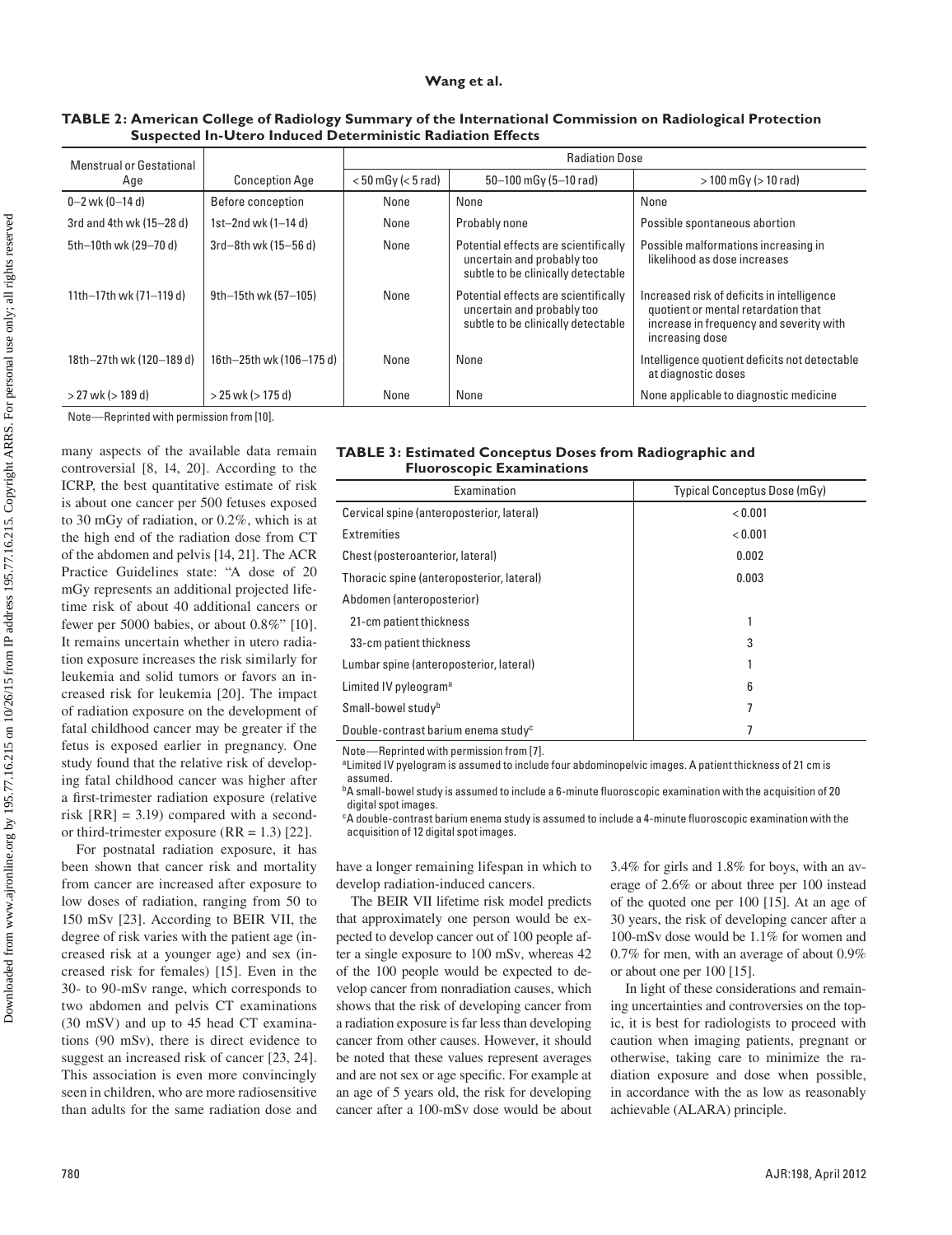## **Imaging of Pregnant and Lactating Patients**

# **IV Contrast Agent Use During Pregnancy and Lactation**

The available literature on the excretion of gadolinium and iodinated contrast agents into breast milk is limited, however, it is known that both are excreted in very small quantities into the breast milk and even smaller quantities are absorbed by the infant gastrointestinal tract [25, 26]. Studies have shown that less than 1% of the IV-administered maternal dose of gadolinium and iodinated contrast agents is excreted into the breast milk and less than 1% of the contrast agent in the breast milk is absorbed by the infant [25–27]. The expected absorbed dose by the infant from the ingestion of the breast milk ends up being less than 0.05% of the recommended dose of contrast agent if the infant were to undergo a contrast-enhanced imaging study [28]. The theoretic risks from both types of contrast agents include direct toxicity or allergic sensitivity or reaction, neither of which has been reported. According to the ACR Manual on Contrast Media, it should be safe for the mother and infant to continue breastfeeding after receiving iodinated or gadolinium-based contrast agents, but if the mother desires, she may choose to pump and discard the breast milk for 24 hours before resuming breastfeeding [28].

As with the literature on the excretion of gadolinium and iodinated contrast agents into breast milk, the literature on the effect of these substances on the human embryo or fetus is limited. Iodinated contrast material is known to cross the human placenta and enter the fetus [29]. Gadolinium has been shown to cross the placenta and appear in the fetal bladder in

animal studies only but should be assumed to cross the human placenta [30–32].

No teratogenic effects have been reported with iodinated contrast agents. Although iodinated contrast agents can cause neonatal hypothyroidism if directly instilled into the amniotic sac, there are no reports of clinical sequelae induced by iodinated contrast agents administered IV [33]. A recent study evaluated the effect of in utero exposure to a single high dose of water-soluble iodinated contrast material on neonatal thyroid function and concluded that such an exposure is unlikely to be clinically important [34]. Given the insufficient literature to conclude that iodinated contrast material poses no risk to the fetus and in light of the small potential risk to the fetal or neonatal thyroid gland, the ACR Manual on Contrast Media recommends that iodinated contrast agents be administered IV only as needed in pregnant patients [28].

Gadolinium has been shown in animal studies to have teratogenic effects when administered at high and repeated doses [35]. Although no well-controlled human studies have been performed (and likely will never be performed) to assess the teratogenic effect of gadolinium in pregnant women, no harmful effects have been reported in human fetuses exposed to gadolinium in utero. Studies have shown that the fetus can excrete, swallow, and reabsorb gadolinium into the GI tract with gadolinium remaining in the amniotic fluid indefinitely because the half-life of gadolinium in the fetus is unknown [23]. According to the ACR white paper for safe MR practices, gadolinium should be used during pregnancy with extreme caution and only if the benefit to the mother overwhelmingly outweighs the theoretic risks to the fetus [36].

## **CT and MRI Safety in Pregnancy**

CT use has increased dramatically in the past decade [37]. In pregnant patients, medical imaging using ionizing radiation also has increased significantly—similar in rate to the general population—with the rate of increased use highest for CT [24, 38, 39]. Because fetal tissue is more radiosensitive than maternal tissue and both fetal and maternal tissue are exposed to radiation, often directly in the radiation beam, radiation dose concerns and consequent cancer risks are relevant and radiation dose concerns have understandably increased [8, 15, 40]. Despite these concerns, CT remains an essential imaging modality, particularly in the acute setting where it can serve as a critical triaging tool and prevent delays in diagnoses that could result in increased morbidity and mortality to the fetus or mother. In any clinical setting, emergent or otherwise, CT should be used in the pregnant patient only after the physician performs a risk-benefit assessment. If CT is to be used, radiation dose reduction methods should be implemented, including decreasing the voltage and current, increasing the pitch, widening the beam collimation, or limiting the scanned areas [21].

Although use of MRI has not been shown to have any deleterious effects on the fetus, the safety of MRI during pregnancy has yet to be definitely established [30, 41]. The potential risk of heating effects from radiofrequency pulses and effects of acoustic noise on the fetus have not been validated [22, 42– 44]. The concern that MRI could cause harmful fetal tissue heating stems from the concept of specific absorption rate (SAR), which quantifies the amount of radiofrequency and the rate at which it is deposited on the fetus during pulse sequences [45]. Increased static magnetic field strength, increased flip angle, increased number of radiofrequency pulses, and decreased spacing between radiofrequency pulses all increase the SAR. Radiofrequency refocusing pulses tend to generate more magnetization and thus more heat because they have flip angles close to 180° [46]. Because single-shot echo-train spin-echo sequences (such as single-shot fast spin-echo [SSFSE]) use 180° refocusing pulses, these sequences have relatively high SAR whereas gradient-recalled echo sequences, which do not depend on radiofrequency refocusing pulses,

**TABLE 4: Estimated CT Conceptus Doses From Single Acquisition**

| Examination                                    | Dose Level | Typical Conceptus Dose (mGy) |
|------------------------------------------------|------------|------------------------------|
| Extraabdominal                                 |            |                              |
| <b>Head CT</b>                                 | Standard   | 0                            |
| Chest CT                                       | Standard   | 0                            |
| Routine                                        | Standard   | 0.2                          |
| Pulmonary embolus                              | Standard   | 0.2                          |
| CT angiography of coronary arteries            | Standard   | 0.1                          |
| Abdominal                                      |            |                              |
| Abdomen, routine                               | Standard   | 4                            |
| Abdomen/pelvis, routine                        | Standard   | 25                           |
| CT angiography of aorta (chest through pelvis) | Standard   | 34                           |
| Abdomen-pelvis, stone protocol <sup>a</sup>    | Reduced    | 10                           |

Note—Reprinted with permission from [7].

aAnatomic coverage is the same as for routine abdominopelvic CT, but the tube current is decreased and the pitch is increased because standard image quality is not necessary for detection of high-contrast stones.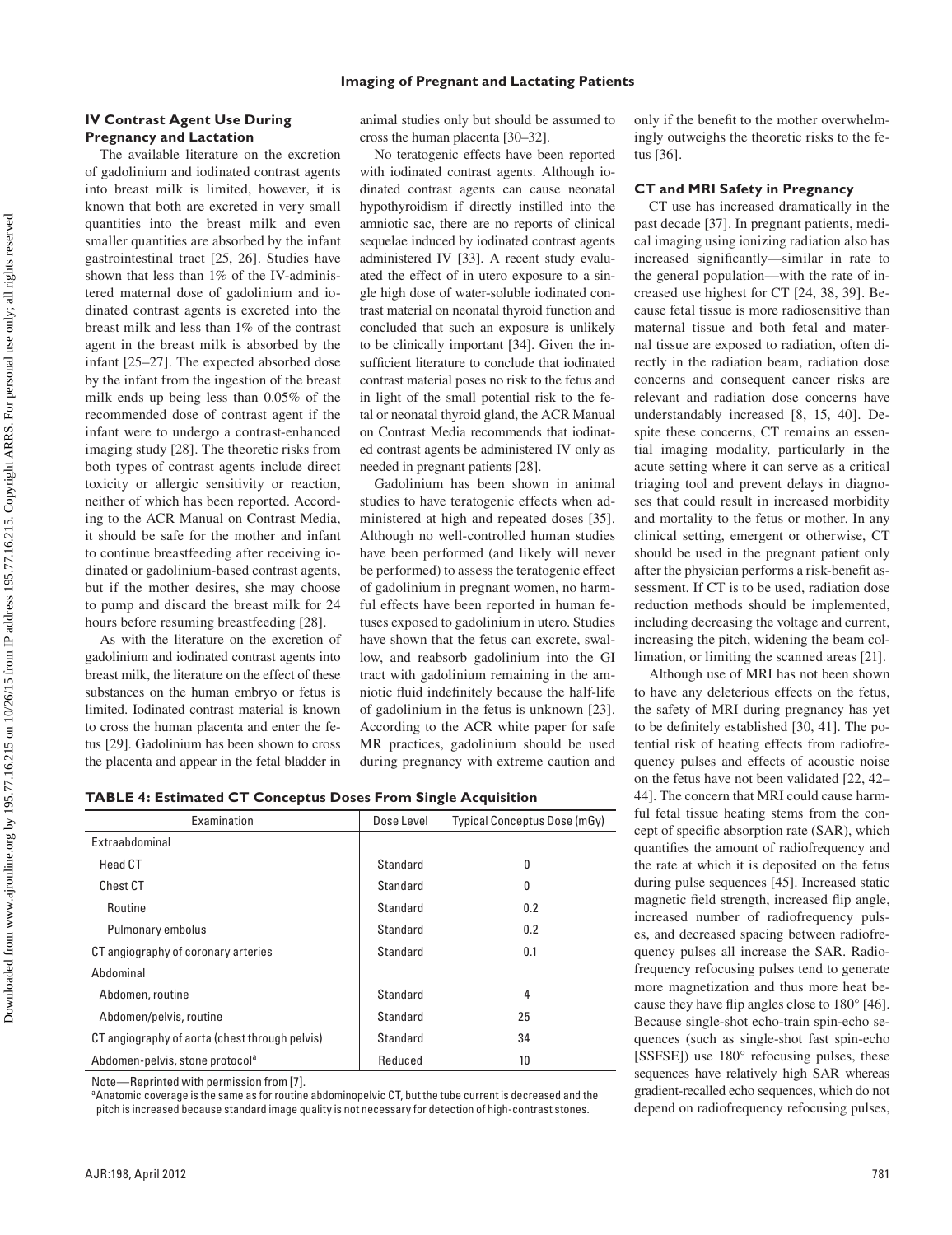

**Fig. 1—**22-year-old pregnant woman who was involved in motor vehicle accident. **A**, CT image shows perisplenic hemorrhage with evidence of active arterial bleeding from splenic laceration (*arrow*). **B,** CT image shows heterogeneous areas of enhancement in gravid uterus that represent areas of hemorrhage secondary to placental abruption.

have a comparatively lower SAR [45, 47]. Sequences such as SSFSE operate at SAR limits imposed by the International Commission on Non-Ionizing Radiation Protection (IC-NIRP) [48]. The ALARA principle should be used when determining the need for additional pulse sequences. To date, there is no data to indicate that single-shot echo-train spin-echo sequences commonly used in diagnostic MRI result in significant temperature changes when performed on 1.5-T magnets [49].

The ICNIRP recommends postponing elective MRI until after the first trimester because of the potential risks discussed previously [50]. ACOG suggests that MRI should be considered instead of radiography when appropriate and that MRI is not associated with known adverse fetal effects [16]. According to the 2007 ACR guidelines, MRI can be used in pregnant patients regardless of gestational age when the benefit outweighs the risks, as decided by a designated MRI attending radiologist [36]. In acute nonelective situations, if the potential benefit is believed to outweigh the risk, then MRI, even in the first trimester, should be considered an option. According to the ACR white paper on MR safety, it is important to answer and document the following [36]: Could the information be obtained by ultrasound? Will this study likely impact or change the care of the patient? Could this study be postponed until the patient is no longer pregnant?

#### **Acute Trauma**

Trauma complicates 6–7% of all pregnancies and is a leading cause of nonobstetric maternal death [51]. The pregnancy status may be unknown to the trauma team or the patient. In one study, the trauma team was unaware of the pregnancy status in 11.4% of the patients and of these patients, 7.8% were unaware of their gravid state [52].

Complications associated with obstetric trauma include internal hemorrhage, placental abruption, uterine rupture, direct fetal injury or demise, and maternal injury or demise [53]. The timely and efficient evaluation of the pregnant patient after traumatic injury is critical for the well being of both the mother and fetus.

In the hemodynamically stable obstetric patient, ultrasound should be performed as part of the initial assessment to evaluate for free intraperitoneal hemorrhage. Splenic rupture is the most common cause of free intraperitoneal hemorrhage in pregnant patients, occurring earlier in pregnancy compared with the nonpregnant state [54] (Fig. 1). Up to 25% of pregnant patients have hemodynamically significant hepatic or splenic injury after severe blunt trauma. Ultrasound is also used to document fetal viability and evaluate for placental abruption and uterine rupture [55]. In pregnant patients, ultrasound imaging for evidence of traumatic injury is approximately 61–83% sensitive and 94–100% specific [8]. If ultrasound shows the presence of free intraperitoneal hemorrhage, contrast-enhanced CT should be considered the next imaging test to evaluate for visceral injury. Because of its ease of use, rapidity, and high sensitivity and specificity, contrast-enhanced CT is the reference standard imaging test for the evaluation of solid organ injury in the setting of trauma (Fig. 1). If the trauma team has determined that the mother would benefit from CT,

proceeding with CT should not be delayed by concerns over fetal radiation dose or iodinated contrast material [8]. The fetal radiation dose from a single CT of the abdomen and pelvis is approximately 25–30 mSv, well below the 50 mSv threshold noted by the NCRP as posing negligible risk to the fetus [13]. Iodinated contrast material is not teratogenic in pregnancy [28]. MRI is not an appropriate imaging modality for the assessment of severely injured and potentially unstable patients.

According to the ICRP, ACR, and ACOG, fetal radiation doses below 50–100 mGy should not be considered a reason for terminating a pregnancy [16, 56, 57]. Most diagnostic imaging tests are well below this dose. Radiation doses above 100 mGy may result in a 1% combined increased risk of organ malformation and the development of childhood cancer [7]. A fetal radiation exposure of at least 100 mGy is necessary before pregnancy termination should be considered [54]. The risk of malformations increases significantly above baseline at radiation doses above 150 mGy [7]. This radiation dose level can be reached or exceeded during the care of a trauma patient because multiple imaging studies using ionizing radiation could be necessary. In these instances, the pregnant patient may wish to consult a medical physicist to perform a risk assessment to enable an informed decision regarding the radiation risk to the fetus and the option of pregnancy termination [10].

## **References**

<sup>1.</sup> Ratnapalan S, Bentur Y, Koren G. Doctor, will that x-ray harm my unborn child? *CMAJ* 2008; 179:1293–1296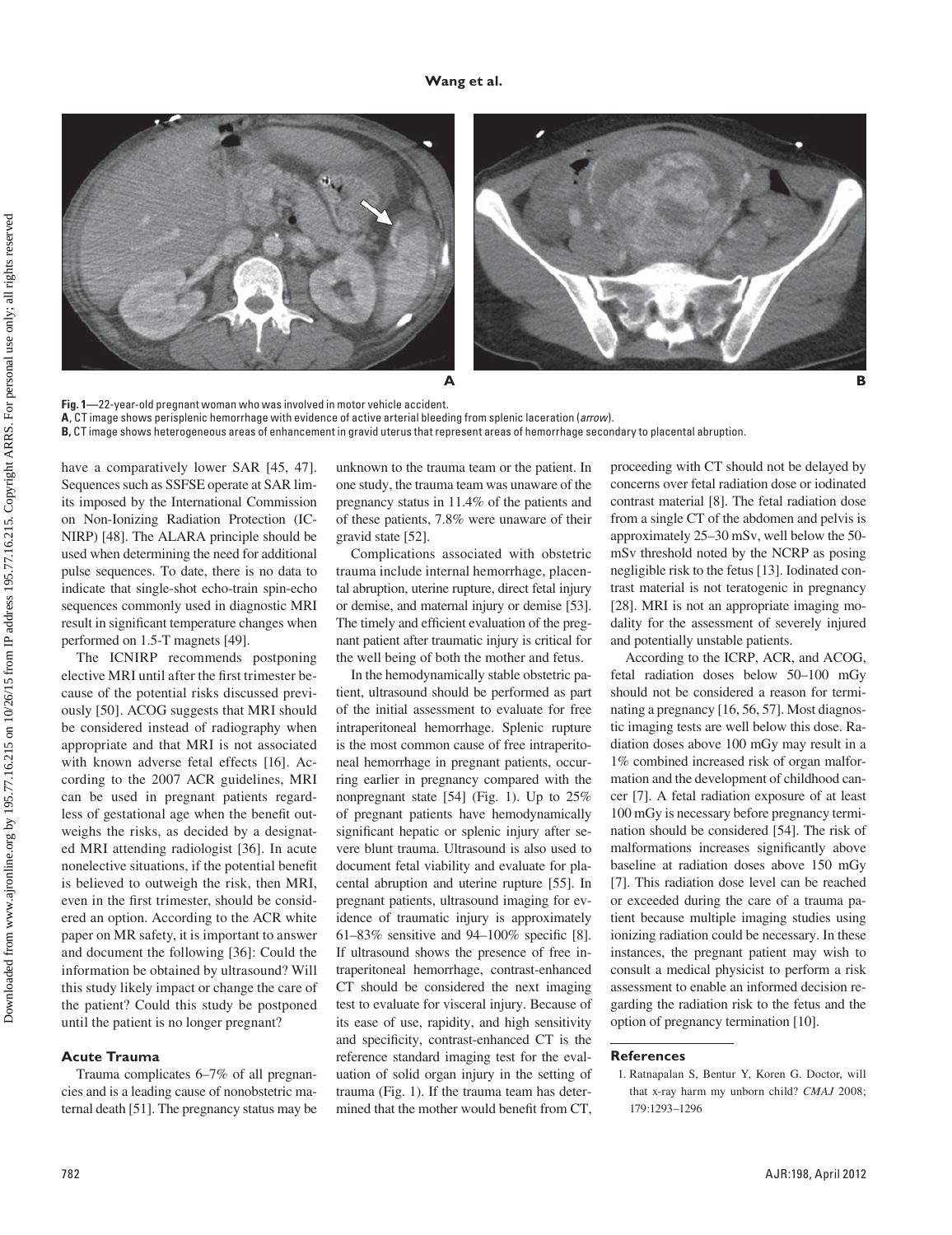## **Imaging of Pregnant and Lactating Patients**

- 2. Wagner LK, Lester RG, Saldana LR. *Exposure of the pregnant patient to diagnostic radiations: a guide to medical management*. Madison, WI: Medical Physics Publishing, 1997
- 3. National Council on Radiation Protection and Measurements (NCRP). *Limits of exposure to ionizing radiation: recommendations of the National Council on Radiation Protection and Measurements*. Report No 116. Washington, DC: NCRP, 1993
- 4. Bentur Y, Horlatsch N, Koren G. Exposure to ionizing radiation during pregnancy: perception of teratogenic risk and outcome. *Teratology* 1991; 43:109–112
- 5. American College of Radiology (ACR) Website. ACR appropriateness criteria: radiation dose assessment introduction. www.acr.org/secondarymainmenucategories/quality\_safety/app\_criteria/rrlinformation.aspx. Accessed September 23, 2011
- 6. Brent RL. Saving lives and changing family histories: appropriate counseling of pregnant women and men and women of reproductive age, concerning the risk of diagnostic radiation exposures during and before pregnancy. *Am J Obstet Gynecol* 2009; 200:4–24
- 7. McCollough CH, Schueler BA, Atwell TD, et al. Radiation exposure and pregnancy: when should we be concerned? *RadioGraphics* 2007; 27:909– 917; discussion, 917–918
- 8. Patel SJ, Reede DL, Katz DS, Subramaniam R, Amorosa JK. Imaging the pregnant patient for nonobstetric conditions: algorithms and radiation dose considerations. *RadioGraphics* 2007; 27:1705–1722
- 9. Ratnapalan S, Bona N, Chandra K, Koren G. Physicians' perceptions of teratogenic risk associated with radiography and CT during early pregnancy. *AJR* 2004; 182:1107–1109
- 10. Wagner LK, Applegate K. ACR practice guideline for imaging pregnant or potentially pregnant adolescents and women with ionizing radiation. American College of Radiology (ACR) Website. www.acr.org/SecondaryMainMenuCategories/ quality\_safety/guidelines/dx/Pregnancy.aspx. Accessed December 1, 2011
- 11. International Commission on Radiological Protection. *1990 recommendations of the International Commission on Radiological Protection: adopted by the commission in November 1990*. New York, NY: published for the commission by Pergamon, 1991
- 12. Centers for Disease Control and Prevention Website. Radiation and pregnancy: a fact sheet for clinicians. www.bt.cdc.gov/radiation/prenatalphysician.asp. Accessed December 1, 2011
- 13. Knovel Website. National Council on Radiation Protection and Measurements. *Considerations regarding the unintended radiation exposure of*

*the embryo, fetus, or nursing child*. www.knovel. com/web/portal/browse/display?\_EXT\_KNOV-EL\_DISPLAY\_bookid=2019. Published 1994. Accessed December 1, 2011

- 14. Valentin J. Effects of in utero irradiation. *Ann ICRP* 2000; 30:9–12
- 15. Ebrary I; National Research Council (U.S.). *Health risks from exposure to low levels of ionizing radiation: BEIR VII, phase 2*. Washington, DC: National Academies Press, 2006
- 16. ACOG Committee on Obstetric Practice. ACOG committee opinion: number 299, September 2004 (replaces no. 158, September 1995)—guidelines for diagnostic imaging during pregnancy. *Obstet Gynecol* 2004; 104:647–651
- 17. Bentur Y. Ionizing and nonionizing radiation in pregnancy. In: Koren G, ed. *Maternal fetal toxicology: a clinician's guide*, 3rd ed. New York, NY: Marcel Dekker, 2001:603–651
- 18. Brent RL. The effects of embryonic and fetal exposure to x-ray, microwaves, and ultrasound. *Clin Perinatol* 1986; 13:615–648
- 19. Brent RL, Mettler FA. Pregnancy policy. (letter) *AJR* 2004; 182:819–822
- 20. Doll R, Wakeford R. Risk of childhood cancer from fetal irradiation. *Br J Radiol* 1997; 70:130–139
- 21. Wagner LK, Huda W. When a pregnant woman with suspected appendicitis is referred for a CT scan, what should a radiologist do to minimize potential radiation risks? *Pediatr Radiol* 2004; 34:589–590
- 22. Chen MM, Coakley FV, Kaimal A, Laros RK Jr. Guidelines for computed tomography and magnetic resonance imaging use during pregnancy and lactation. *Obstet Gynecol* 2008; 112(2 Pt 1): 333–340
- 23. Mettler FA Jr, Huda W, Yoshizumi TT, Mahesh M. Effective doses in radiology and diagnostic nuclear medicine: a catalog. *Radiology* 2008; 248:254–263
- 24. Brenner DJ, Hall EJ. Computed tomography: an increasing source of radiation exposure. *N Engl J Med* 2007; 357:2277–2284
- 25. Kubik-Huch RA, Gottstein-Aalame NM, Frenzel T, et al. Gadopentetate dimeglumine excretion into human breast milk during lactation. *Radiology* 2000; 216:555–558
- 26. Rofsky NM, Weinreb JC, Litt AW. Quantitative analysis of gadopentetate dimeglumine excreted in breast milk. *J Magn Reson Imaging* 1993; 3:131–132
- 27. Schmiedl U, Maravilla KR, Gerlach R, Dowling CA. Excretion of gadopentetate dimeglumine in human breast milk. *AJR* 1990; 154:1305–1306
- 28. American College of Radiology (ACR) Website. ACR manual on contrast media, version 7. www. acr.org/secondarymainmenucategories/quality\_ safety/contrast\_manual.aspx. Accessed December 1, 2011
- 29. Webb JA, Thomsen H, Morcos S; Members of Contrast Media Safety Committee of European Society of Urogenital Radiology. The use of iodinated and gadolinium contrast media during pregnancy and lactation. *Eur Radiol* 2005; 15: 1234–1240
- 30. Shellock FG, Kanal E. Policies, guidelines, and recommendations for MR imaging safety and patient management: SMRI safety committee. *J Magn Reson Imaging* 1991; 1:97–101
- 31. Novak Z, Thurmond AS, Ross PL, Jones MK, Thornburg KL, Katzberg RW. Gadolinium-DTPA transplacental transfer and distribution in fetal tissue in rabbits. *Invest Radiol* 1993; 28:828–830
- 32. Chapon C, Franconi F, Roux J, Le Jeune JJ, Lemaire L. Prenatal evaluation of kidney function in mice using dynamic contrast-enhanced magnetic resonance imaging. *Anat Embryol (Berl)* 2005; 209:263–267
- 33. Rodesch F, Camus M, Ermans AM, Dodion J, Delange F. Adverse effect of amniofetography on fetal thyroid function. *Am J Obstet Gynecol* 1976; 126:723–726
- 34. Bourjeily G, Chalhoub M, Phornphutkul C, Alleyne T, Woodfield C, Chen K. Neonatal thyroid function: effect of a single exposure to iodinated contrast medium in utero. *Radiology* 2010; 256: 744–750
- 35. Okuda Y, Sagami F, Tirone P, Morisetti A, Bussi S, Masters RE. Reproductive and developmental toxicity study of gadobenate dimeglumine formulation (E7155) (3): study of embryo-fetal toxicity in rabbits by intravenous administration [in Japanese]. *J Toxicol Sci* 1999; 24(suppl 1):79–87
- 36. Kanal E, Barkovich AJ, Bell C, et al. ACR guidance document for safe MR practices: 2007. *AJR* 2007; 188:1447–1474
- 37. Philipp EE, Setchell M, Ginsburg J. *Scientific foundations of obstetrics and gynaecology*. Oxford, United Kingdom: Butterworth Heinemann, 1991
- 38. Lazarus E, Debenedectis C, North D, Spencer P, Mayo-Smith W. Utilization of imaging in pregnant patients: 10-year review of 5270 examinations in 3285 patients—1997–2006. *Radiology* 2009; 251:517–524
- 39. Goldberg-Stein S, Liu B, Hahn P, Lee S. Body CT during pregnancy: utilization trends, examination indications, and fetal radiation doses. *AJR* 2011; 196:146–151
- 40. Valentin J; International Commission on Radiological Protection. *Biological effects after prenatal irradiation (embryo and fetus)*. New York, NY: published for the International Commission on Radiological Protection by Pergamon, 2003
- 41. Oto A, Ernst RD, Ghulmiyyah LM, et al. MR imaging in the triage of pregnant patients with acute abdominal and pelvic pain. *Abdom Imaging* 2009; 34:243–250